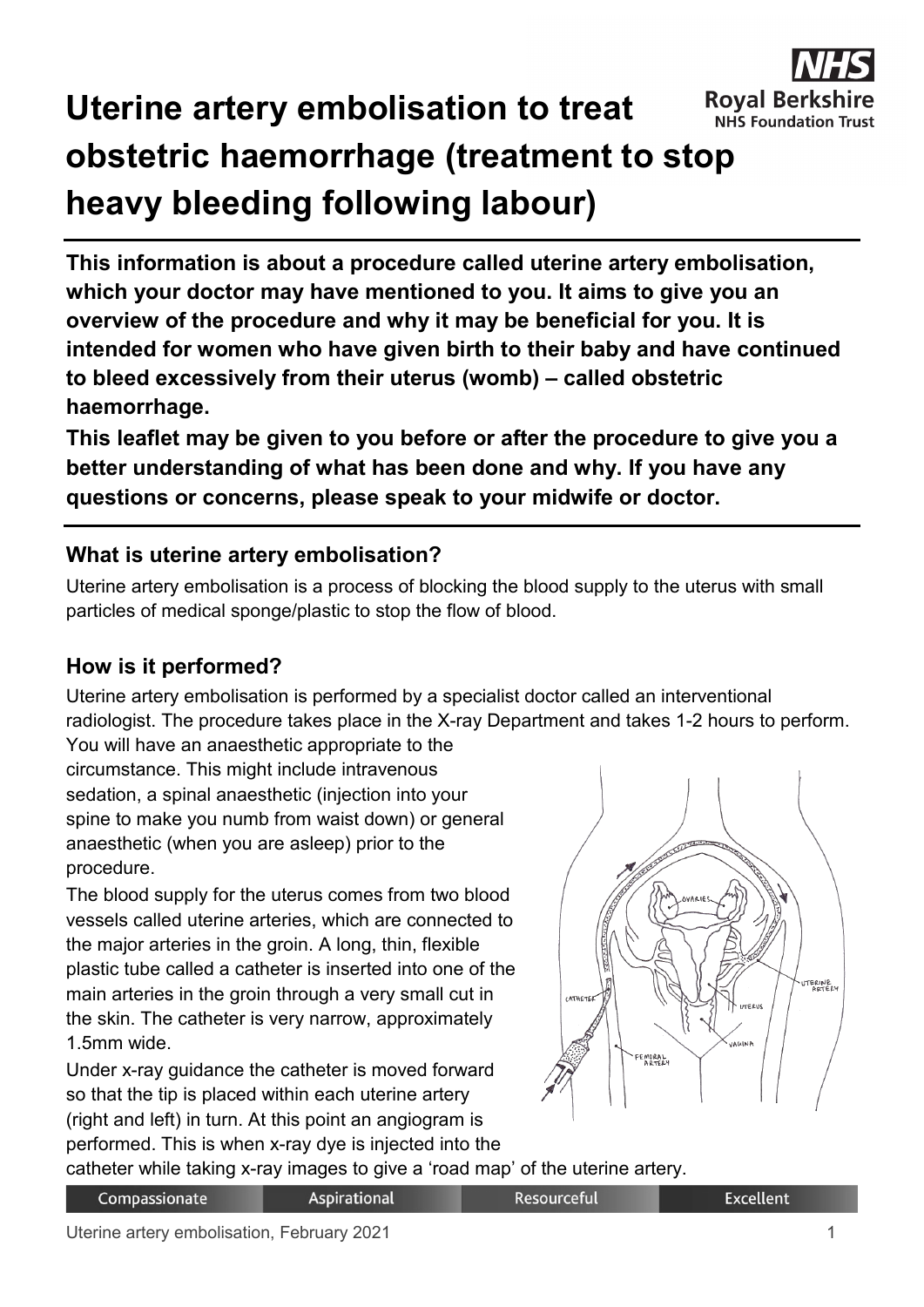This allows the radiologist to determine the best position to block the uterine artery in order to stop the bleeding. Once the tip of the catheter is in the desired position, small fragments of medical sponge or tiny plastic particles (the size of grains of sand) are injected to stop the blood flow in the uterine artery. These fragments of sponge and plastic particles have been used in the human body for many years and have been proven to be very safe. The result is checked with a repeat angiogram. The catheter is then removed and pressure is applied on the entry wound in the groin for about 15 minutes to stop any bleeding. No stitches are required.

### **When should uterine artery embolisation be considered?**

The aim of the procedure is to stop heavy bleeding from the uterus after the birth of your baby. This may be after a vaginal birth or a Caesarean birth. The commonest reason for bleeding after delivery is an atonic (floppy) uterus. There are several types of medications that can be given to help contract the uterus, either through a drip in your arm, an injection or rectal suppositories (capsule in the back passage). However, if these drugs fail to stop the bleeding, other measures such as uterine artery embolisation may be required. This may avoid the need for an abdominal hysterectomy (surgical removal of the uterus through an abdominal incision).

### **What are the benefits of uterine artery embolisation?**

Very rarely, after the birth of their baby, women continue to bleed very heavily. This may become life-threatening. In these cases, a hysterectomy may be required to stop the blood loss. However, this involves a major operation and the woman cannot then have children in the future.

Uterine artery embolisation is a procedure that may avoid the need for a hysterectomy*.* It is a safe and effective procedure. It also avoids leaving a large scar and has a quicker recovery time than a hysterectomy.

### **What are the risks of uterine artery embolisation?**

- It is generally safe and effective. It is considered a minimally invasive procedure.
- The most common complication is a low-grade fever after the operation, which is a normal response by the body's immune system. Bruising is also common.
- Technical failure (i.e. failure to insert the catheter or the procedure doesn't work). There has been a reported failure rate of about 10%. This means that 10 women in 100 who have had uterine artery embolisation may require a hysterectomy afterwards.
- Rarer complications include:
	- $\circ$  infection in the pelvis
	- $\circ$  a haematoma (collection of blood) in the groin
	- o temporary reduced blood supply to the bladder, buttocks and legs. This can lead to limb ischaemia (reduced blood supply) or limb loss in extreme cases
	- $\circ$  ovarian failure has been reported in 1% (1 in 100), with the women affected suffering premature menopause (premature ovarian insufficiency)